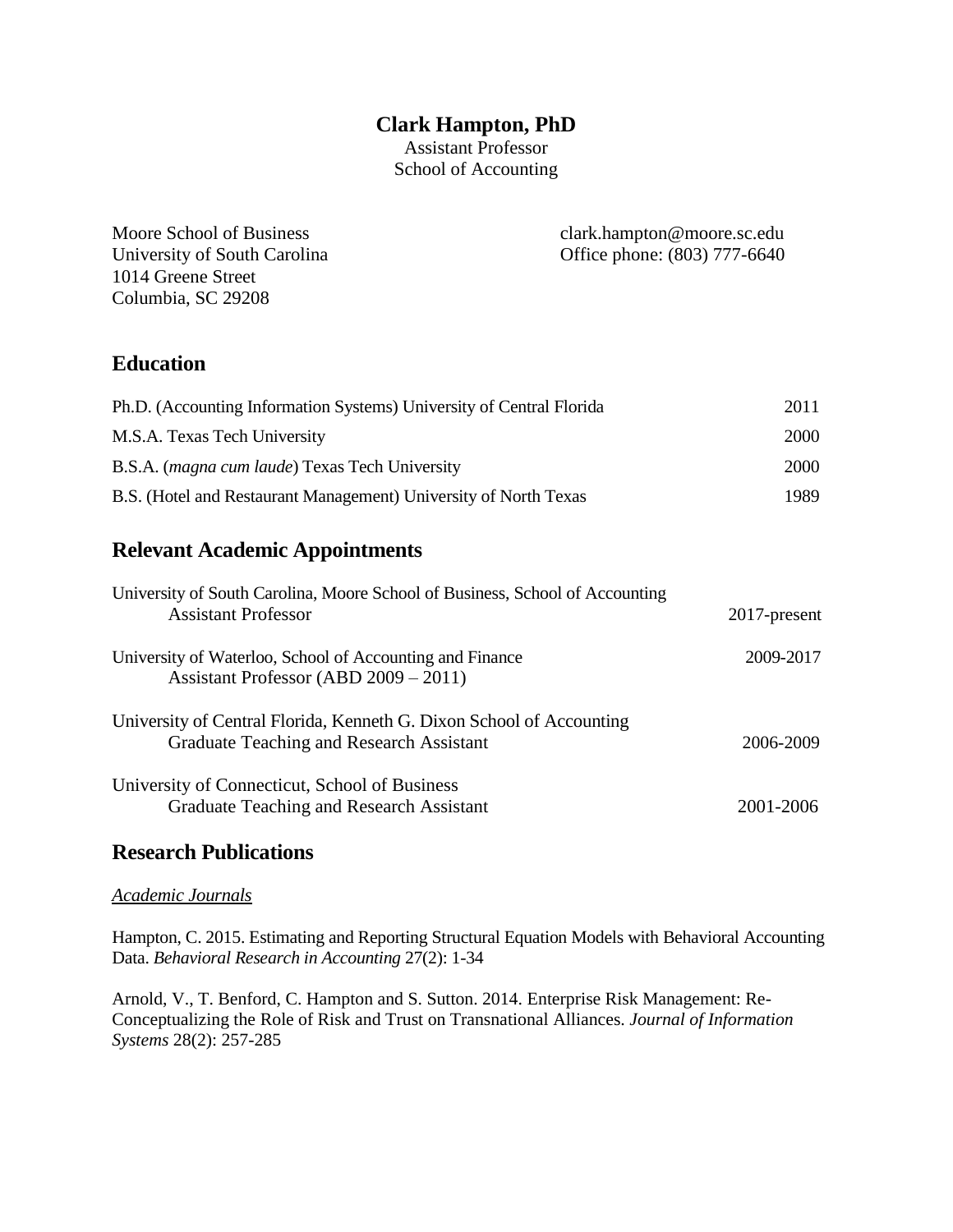Arnold, V., T.S. Benford, C. Hampton, and S.G. Sutton. 2012. Enterprise Risk Management as a Strategic Governance Mechanism in B2B-Enabled Transnational Supply Chains. *Journal of Information Systems* 26(1): 51-76

Arnold, V., T. Benford, C. Hampton and S.G. Sutton. 2010. Competing Pressures of Risk and Absorptive Capacity Potential on Commitment and Information Sharing in Global Supply Chains. *European Journal of Information Systems* 19(2): 134-152

Sutton, S.G., D. Khazanchi, C. Hampton, and V. Arnold. 2008. Risk Analysis in Extended Business Environments: Identification of Critical Risk Factors in B2B E-Commerce Relationships. *Journal of the Association for Information Systems* 9(3/4): 151-174

Hampton, C. 2005. Determinants of Reliance: An Empirical Test of the Theory of Technology Dominance. *International Journal of Accounting Information Systems* 6(4): 217-240

Sutton, S.G. and C. Hampton. 2003. Risk Assessment in an Extended Enterprise Environment: Re-Defining the Audit Model. *International Journal of Accounting Information Systems* 4(1): 57-74

#### *Monographs and Chapters*

Burt, I. and C. Hampton. Moderation, Mediation, and Moderated Mediation. In T. Libby and L. Thorne (Eds.), *The Routledge Companion to Behavioral Accounting Research* (Forthcoming)

*Enterprise Risk Management: Identifying Risks in B2B E-Commerce Relationships* (w/ V. Arnold, D. Khazanchi, and S.G. Sutton). Altamonte Springs, FL: Institute of Internal Auditors Research Foundation. 2004, 102 pages

#### *Professional Journals*

Sutton, S.G., V. Arnold, T. Benford, and C. Hampton. "Enterprise Risk Management in Supply Chain Environments". *The European Financial Review*, December, 2012

### **Supervision**

Dissertation Committee Member (External)—Anis Triki, Ph.D Candidate, Dixon School of Accounting, University of Central Florida—successfully defended May 2015

Dissertation Committee Member (Reader)—Ian Burt, Ph.D. Candidate, School of Accounting and Finance, University of Waterloo—successfully defended July 2014

Dissertation Committee Member (External)—Jeffrey Reinking, Ph.D Candidate, Dixon School of Accounting, University of Central Florida—successfully defended August 2013

## **Academic Service**

Editorial Board for *Behavioral Research in Accounting*, 2013-present